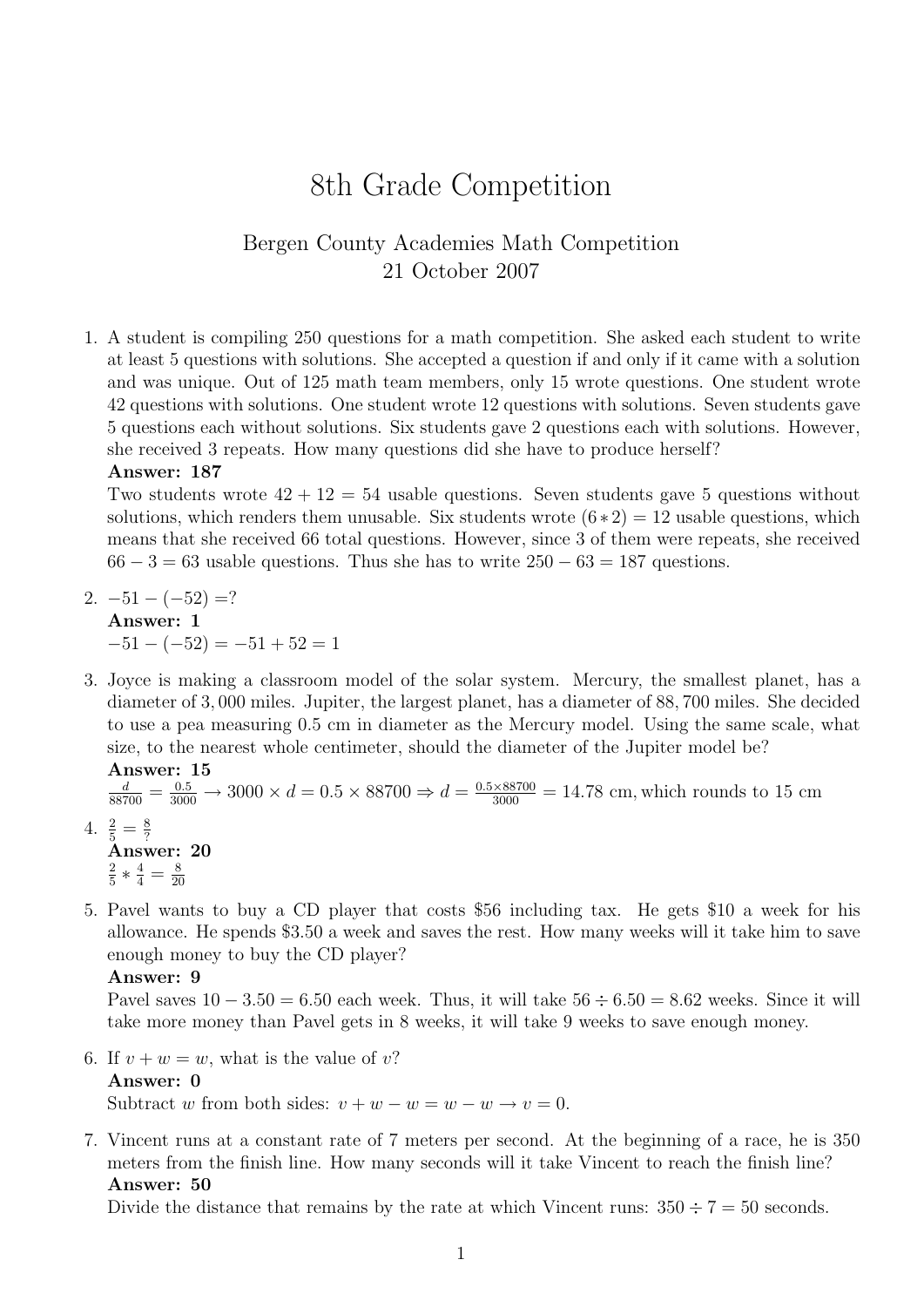- 8. A telephone call to India costs \$0.29 per minute. How long was a telephone call that cost \$1.45? Answer: 5 minutes  $0.29x = 1.45 \rightarrow x = 1.45/0.29 = 5$
- 9. In how many ways can 4 socks be chosen from a drawer containing 9 socks of different colors? Answer: 126

The socks are distinct, so we can choose 4 in  $\binom{9}{4}$ 4  $= 9 * 8 * 7 * 6/(4 * 3 * 2 * 1) = 126$  ways.

10. What is the number halfway between  $\frac{1}{11}$  and  $\frac{1}{7}$ ? Answer:  $\frac{9}{77}$ The number halfway between is the average:  $\frac{1}{2}(\frac{1}{11} + \frac{1}{7})$  $(\frac{1}{7}) = \frac{9}{77}.$ 

11. A certain book has 500 pages numbered 1, 2, 3, and so on. How many times does the digit 1 appear in the page numbers?

## Answer: 200

The digit 1 appears in the ones place 50 times  $(1, 11, 21, \ldots, 491)$ . It also appears in the tens place 50 times  $(10 - 19, 110 - 119, \ldots, 410 - 419)$ . It occurs 100 times in the hundreds place (100 − 199). So, the total number of 1's is  $50 + 50 + 100 = 200$ .

12. Marina spent two thirds of her money. Then she lost two thirds of the money that was left. Four dollars remained. How much money did Marina have in the beginning?

## Answer: 36

After spending two thirds of her money, Marina had one third of it left. After losing two thirds of the one third she had left, she had  $(1/3)(1/3) = 1/9$  of her original money left. If  $1/9$  of her original amount of money was four dollars, then her original amount of money was  $9 * 4 = $36$ .

- 13. What is the least common multiple of the numbers 6, 9, and 25? Answer: 450  $6 = 2 \times 3, 9 = 3^2$ , and  $25 = 5^2$ . Thus, their least common multiple is  $2 \times 3^2 \times 5^2 = 450$ .
- 14. When Ben has a "sharpie battle," he has a 1/3 chance of poking his opponent's arm and a 1/5 chance of poking their neck (neither affects the other). When he faces Yoonjoo, what is the probability that, per shot, he pokes her arm, her neck, and her arm again in that order? Answer: 1/45

They are independent events, so  $P(A \text{ and } B) = P(A) * P(B)$  applies.  $P = 1/3 * 1/5 * 1/3 = 1/45$ .

15. Robert has two watches, one which loses 6 seconds every 24 hours and one which gains 1 second per hour. He sets both of them to the correct time at 6 : 00 p.m. How many hours will pass before the positive difference between the time shown on both watches is 4 hours? Answer: 11,520

After 24 hours, the difference will be 30 seconds. After 120 ∗ 24 hours, the difference will be 3600 seconds or one hour. Thus after 4 ∗ 120 ∗ 24 hours, the difference will be 4 hours. So the answer is  $4 * 120 * 24 = 11,520$ 

16. Ashley is 18 years old and Scott is twice her age. If Ashley's mom is 10 years older than Scott, how old is Ashley's mom?

## Answer: 46

If Ashley is 18 years old and Scott is twice her age, then Scott is  $18 * 2 = 36$  years old. Thus if Ashley's mom is 10 years older than Scott, she is  $36 + 10 = 46$  years old.

17.  $36^{1/2}$  =?

Answer: 6  $36^{1/2} =$  $^{\circ}{\cdot}$  $36 = 6$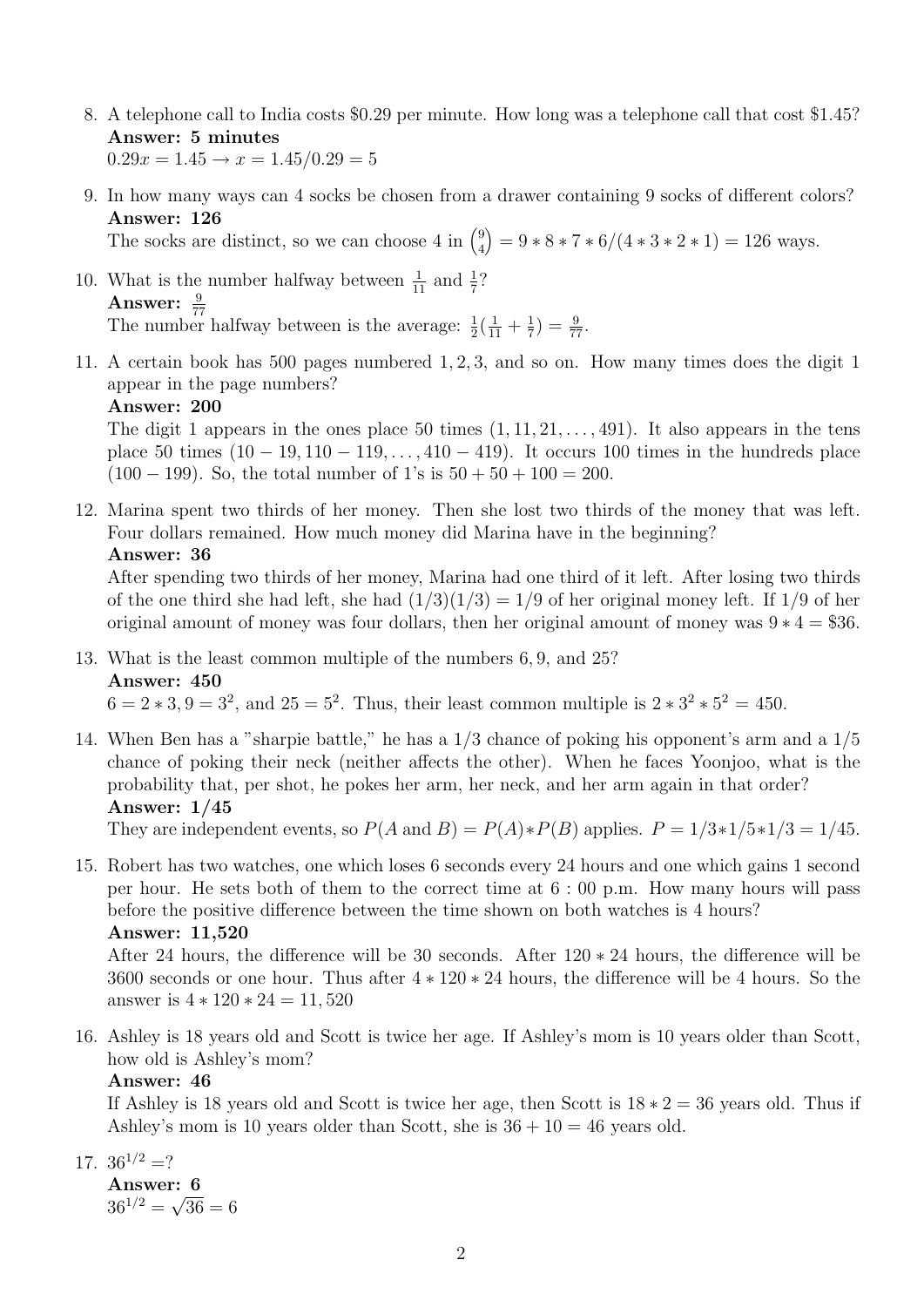18. Matt has a magic number basket. The only numbers that can be placed in the basket are numbers that have two, three, or four digits, all the digits must be odd, and the digits must increase from left to right. How many numbers can Matt place in the basket? Answer: 25

For each subset of  $(1, 3, 5, 7, 9)$  there is exactly one valid order. For example, the subset  $\{1,5,3\}$ admits 135 as a number. There are  $\binom{5}{2}$  $+ \binom{5}{3}$  $+\binom{5}{4}$  $= 25$  subsets with 2,3, or 4 digits.

2

19. The arithmetic mean of 10 numbers is what percent of the sum of the same 10 numbers? Answer: 10%

3

Let x be the arithmetic mean of the 10 numbers and y be the sum of the 10 numbers. Then  $x = S/10$ . The answer is  $100 * (S/10)/S = 100/10 = 10$ .

4

20. Twenty chess players hold a tournament in which each player plays one game with each of the other players. How many games are played altogether?

Answer: 190

The number of games is the number of pairs of players,  $\binom{20}{2}$ 2  $=\frac{20!}{18!2!} = \frac{20*19}{2} = 19*10 = 190.$ 

21. In an isosceles triangle, the perpendicular bisector of one leg passes through the midpoint of the base. If the length of this leg is 10, how long is the base in simplest terms?  $\frac{\text{base. II the length}}{\text{Answer: } 10\sqrt{2}}$ 

Since the perpendicular bisector of one leg passes through the midpoint of the base (which lies on the perpendicular bisector of the base), all three perpendicular bisectors intersect at that point. Hence, the intersection point is also the circumcenter of the triangle. Therefore, the length of the base is twice the radius of the circle  $(=$  diameter of the circle), the outer arc is 180 degrees, and the vertex angle is 90 degrees. The triangle is, in fact, an isosceles right triangle degrees, and the vertex angle is 90 degrees. The triangle is, in fact, a (side ratio  $1 - 1 - \sqrt{2}$ ). If the leg length is 10 the base must be  $10\sqrt{2}$ .

22. Find the value of n if:  $\log_2 \log_3 \log_4 2^n = 2$ Answer: 162

Since  $\log_a b = c$  if  $a^c = b$ , the equation can be written as  $2^2 = \log_3 \log_4 2^n$  Now use the definition again:  $3^{2^2} = \log_4 2^n \rightarrow 81 = \log_4 2^n \rightarrow 4^{81} = 2^n$  Therefore,  $n = 2 * 81 = 162$ 

23. In May, the price of a pair of jeans was 200% of its wholesale cost. In June, the price was reduced by 15%. After another 20% discount in July, the jeans cost \$40.80 . What was the wholesale cost of the jeans?

## Answer: \$30.00

Let x be the number of dollars in the wholesale cost of the jeans. Then  $0.80*0.85*2.00*x = 40.80$ and  $x = 40.80$ .

24. Find all ordered pairs of positive integers  $(a, b)$  such that  $a < b$  and  $\sqrt{10 + \sqrt{84}} = \sqrt{a} + \sqrt{20}$ √ b Answer: (3,7)

Answer: (3,7)<br>Square both sides to get  $10 + 2\sqrt{21} = a + b + 2\sqrt{ab}$ , so  $a + b - 10 = 2(\sqrt{21} -$ √  $a_0$  to get  $10 + 2\sqrt{21} = a + b + 2\sqrt{ab}$ , so  $a + b - 10 = 2(\sqrt{21} - \sqrt{ab})$ . ab is an Square both sides to get  $10 + 2\sqrt{21} = a + b + 2\sqrt{a}b$ , so  $a + b - 10 = 2(\sqrt{21} - \sqrt{a}b)$ . as an is an integer so  $\sqrt{21} - \sqrt{ab}$  is integral only if  $ab = 21$  [in general, if  $x, y, z$  are positive integers such that x, y have no common factor and  $\sqrt{x} - \sqrt{y} = z$ , then  $x = y = 1$  a + b = 10 so  $a = 3$ , b = 7.

25. Find the sum of the first 50 terms in the arithmetic sequence  $2, 6, 10, 14, \ldots$ Answer: 5000

The rule for the sequence is that term n equals  $4n - 2$ . The 50<sup>th</sup> term of the sequence is thus  $4(50) - 2 = 198$ . The first term plus the  $50^{\text{th}}$  term is  $198 + 2 = 200$ . The second term plus the  $49<sup>th</sup>$  term is  $194 + 6 = 200$ . Notice that there are 25 pairs of numbers, each of which add to 200. Thus, the sum of the first 50 terms of the sequence is  $25(200) = 5000$ .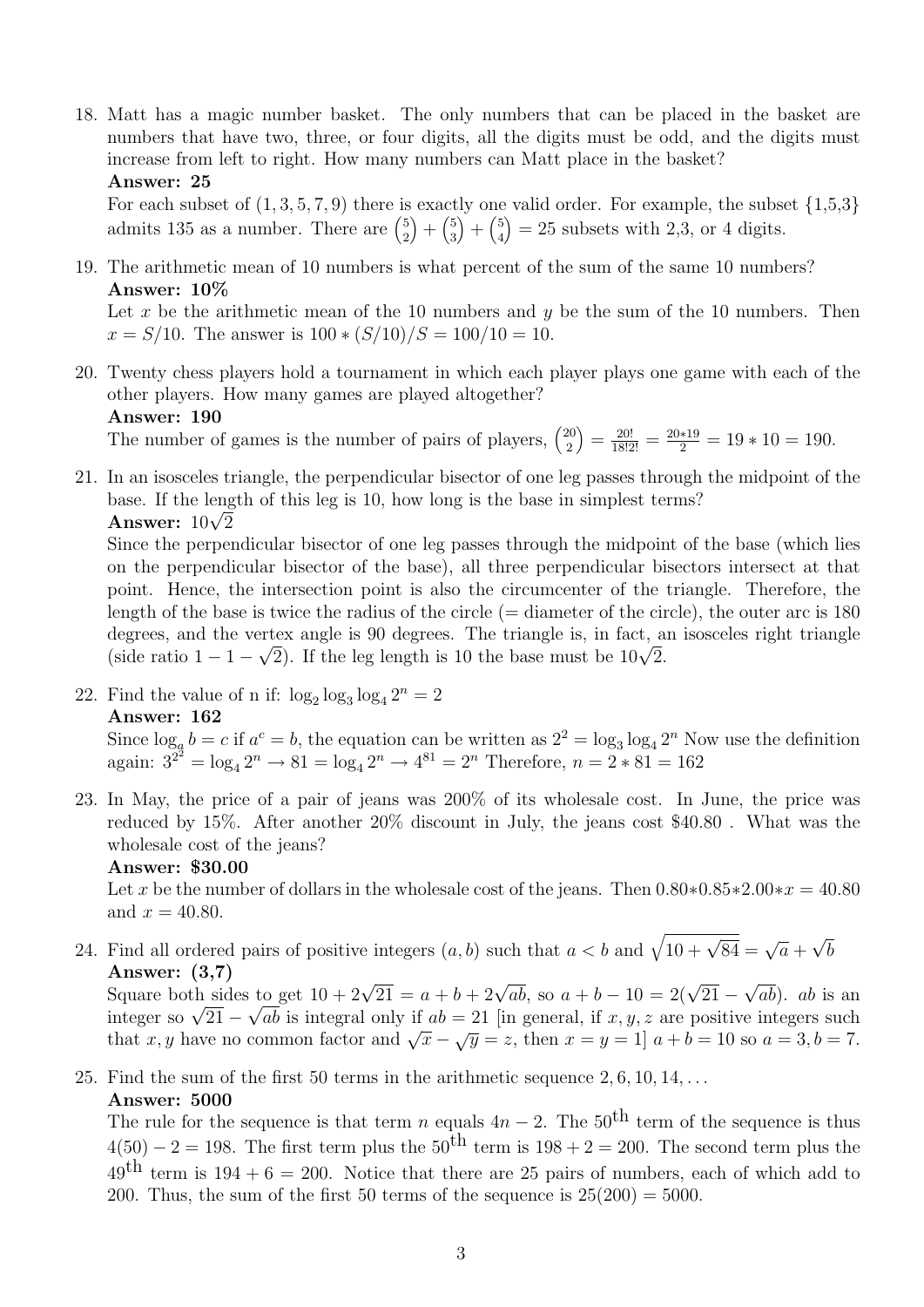26. Trapezoid ABCD is such that  $AB = 43$  cm is parallel to  $CD = 207$  cm.  $m\angle ADC = 45$  degrees. If the area of the trapezoid is 10500  $cm^2$ , how long is line segment BC, in  $cm$ ? Answer: 116 From A draw a perpendicular AH to DC and from B draw a perpendicular BG to DC. Of

course, H and G are on DC. It is clear that  $10500 = (43 + 207) * AH/2$ . Hence  $AH =$  $2 * 10500/(43 + 207) = 84$  and  $BC = \sqrt{84^2 + 80^2} = 116$ .

27. The Bergen County Academies is hosting a school-wide Super Smash Brothers tournament. Twenty-four students signed up for the tournament. Each player plays one other player in each round, and the winner advances to the next round. Elimination games continue until there is one winner. How many games must be played to find the winner? Answer: 23

In each game, exactly one player is eliminated from the tournament. There are 24 players, of which 23 must lose (there is one winner). Thus, 23 games must be played.

28. What is the smallest value of k for which  $4x^2 + kx - 14x + 25$  is a perfect square for all integer x?

## Answer: -6

 $4x^2 + (k-14)x + 25$  is a perfect square if and only if the discriminant  $b^2 - 4ac$  is zero. In this case, the discriminant is  $(k-14)^2 - 4 * 4 * 25 = (k-14)^2 - 20^2$ . Hence,  $k-14 = \pm 20 \Rightarrow k =$  $14 \pm 20 = -6, 34$ . The smaller of the two values is  $-6$ .

29. At the science fair, Veena presents her project every 15 minutes. She gets 1 visitor at 1 : 00. This person is so enthralled, he tells 2 different people to see it at her next presentation. Each of these people has the same reaction, and each tell 2 different people to see it at the next presentation. If this pattern continues, with every person who sees the project making 2 other people see it the next time it is presented, and no one else discovers it, how many people will be present at her last presentation, at 2 : 30?

## Answer: 64

If  $a_n$  is the number of people at the *n*th presentation,  $a_{n+1} = 2a_n$  so  $a_n = 2^{n-1}$ . 2:30 - 1:00 = 1.5 hours, so there will be 7 presentations and  $2^{7-6} = 64$  people.

30. If two distinct numbers are selected at random from the first 13 prime numbers, what is the probability that their sum is even?

## Answer:  $\frac{11}{13}$

If the sum of two numbers is even, both numbers must be even or both numbers must be odd. Except for 2, all of the prime numbers are odd. Hence the probability that both numbers are even is 0. The probability that both numbers are odd is  $\frac{12}{13} * \frac{11}{12} = \frac{11}{13}$ .

31. Two people stand back to back next to the rails in a small railway station. As the head of the express train that passes the station reaches them, they start to walk away from each other parallel to the rails. As the tail of the train reaches each of them, they stop, having walked 30m and 40m respectively. If they both walked at the same constant speed and the train moved at a constant speed, how long was the train?

## Answer: 240

Note that 60m of train was behind the forward-walking person when he had walked 30m, and that 60m passed him during the time he walked 10 more meters. So, for every 10m he walked, 60m of train passed him. Since he walked 40m in all, the total length of the train that passed him is 240m, which is the length of the train.

32. Lucy arranges 45 chords of a given circle so as to yield the maximum number of points of intersection of two chords inside the circle. What is the maximum number?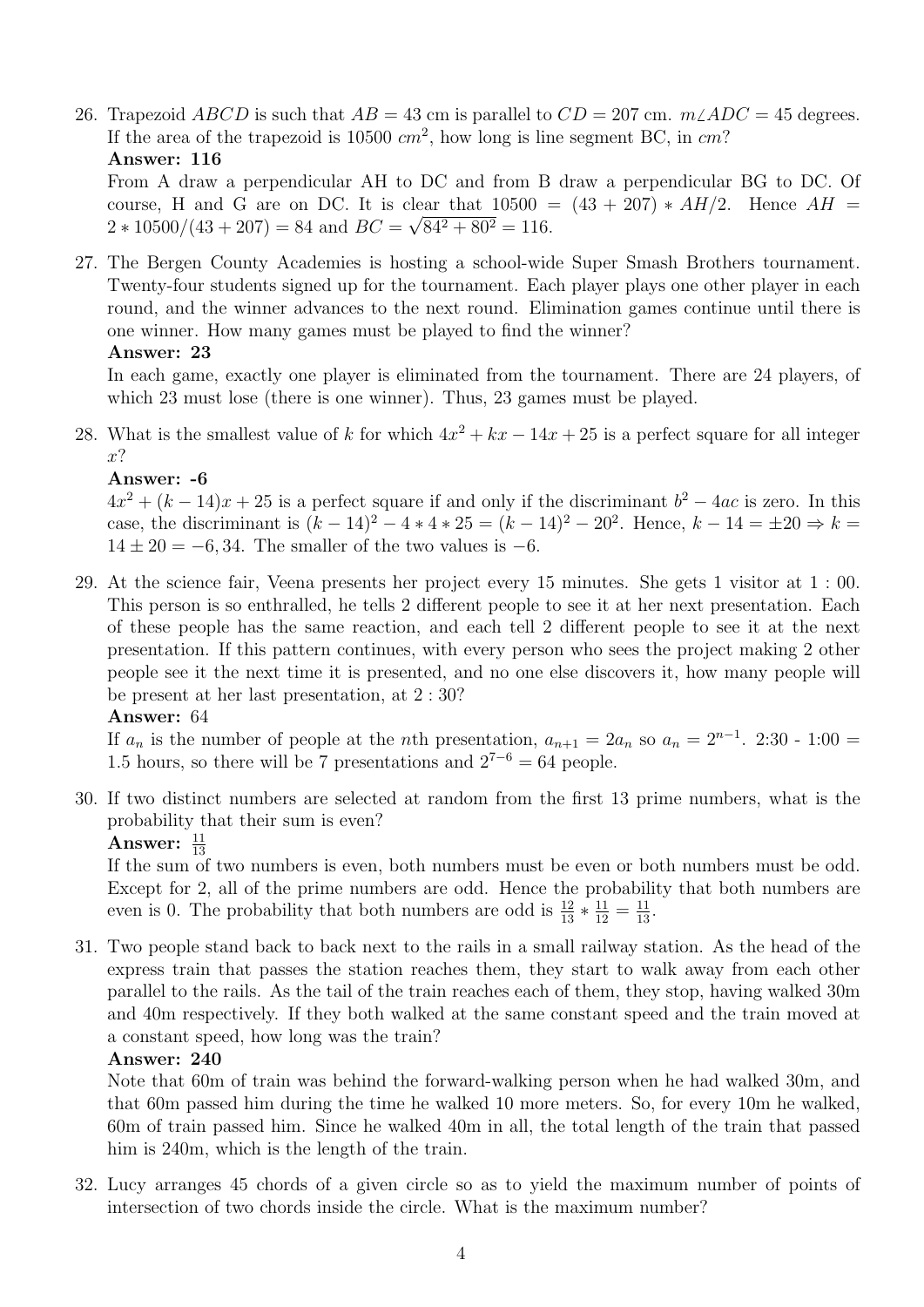### Answer: 990

Each intersection point lies exactly on two chords. So any time we chose 2 chords out of 45, we have a point of intersection. Hence the maximum number of intersction points formed is:  $45!/(2! * 45!) = 45 * (45 - 1)/2 = 990.$ 

33. An absentminded bank teller switches the dollars and cents when he cashed a check for Hernando, giving him dollars instead of cents, and cents instead of dollars. After buying a five cent newspaper, Hernando discovered he had left exactly twice as much as his original check. What was the amount of the check?

Answer: \$31.63

This problem becomes a question of evaluating a system of equations:  $100y+x-5 = 2(100x+y)$ and  $y = (199x + 5)/98$ . We can rewrite the second equation as  $y = 2x + (3x + 5)/98$ . So the trick becomes finding an integer solution to  $3x + 5 = 98$  or  $3x + 5 = 2*98$  or  $3x + 5 = 3*98$ . It turns out  $3x + 5 = 98$  has an integer solution when  $x = 31$ , and the other equations don't have integer solutions. When  $x = 31$ ,  $y = 63$ , so the original check was for \$31.63

34. If the integer  $(5^3) * (3^b)$  is divisble by only 20 positive integers, then b is equal to: Answer: 4

A divisor of  $(5^3)*(3^b)$  is of the form  $(5^s)*(3^t)$  where  $0 \le s \le 3$  and  $0 \le t \le b$ . Hence the number of divisors is  $(3 + 1) \times (b + 1) = 20$ . Solving for b, gives  $b = 4$ .

- 35. Let a, b and c represent the lengths of the sides of a right triangle with  $b < c < a$ . If  $L = 8a^2 + 20b^2 + 20c^2$ , find the value of  $L/(b^2 + c^2)$ . Answer: 28 It is clear that  $a^2 = b^2 + c^2$ . Hence  $L = (8+20)*(b^2+c^2)$ . Therefore  $L/(b^2+c^2) = (8+20) = 28$ .
- 36. A convex polygon has n sides and  $15n$  diagonals. Find the value of n. Answer: 33

The number of diagonals in a convex *n*-sided polygon is  $d = n * \frac{(n-3)}{2}$  $\frac{(-3)}{2}$ . So  $n \frac{(n-3)}{2} = 15 * n$  $\rightarrow$   $n-3$  = 2  $*$  15  $\rightarrow$   $n = 2$   $*$  15  $+$  3 = 33.

37. In the geometric sequence  $1, 2, 4, 8, \dots$ , the *n*th term is 1024. Find *n*? Answer: 11 The first term is 1 and the ratio is 2, so the eleventh term is  $1 * 2^{10} = 1024$ .

38. What is the surface area of a cube with side length 1.5? Answer: 13.5

The surface area of a cube is equal to 6 times the area of a single side because all 6 sides have the same area. The area of a single side is  $1.5 * 1.5 = 2.25$ . Hence the surface area is  $2.25 * 6 = 13.5$ .

39. The measure of the supplement of an angle is 4 times the measure of its complement. Find the sum, in degrees, of the measure of the angle.

## Answer: 60

Let  $x^{\circ}$  be the angle's measure. Then  $(180 - x)^{\circ}$  is the supplement's measure,  $(90 - x)^{\circ}$  is the complement's measure.  $180 - x = 4(90 - x) \Rightarrow x = 60^{\circ}$ 

### 40. How many terminating zeroes does the number 125! have? Answer: 31

There are many more factors of 2 than factors of 5 in 125!. Thus, the number of  $2 - 5$  pairs equals the number of factors of 5 in 125!. Each multiple of 5 has one factor of 5, so there are  $125/5 = 25$  factors of 5 there. Each multiple of  $5^2 = 25$  has an additional factor of 5; there are  $125/25 = 5$  more factors of 5 there. Finally,  $5^3 = 125$  has an additional multiple of 5. So, 125! has  $25 + 5 + 1 = 31$  factors of 5, so there are  $312 - 5$  pairs. Thus, 125! has 31 terminating zeros.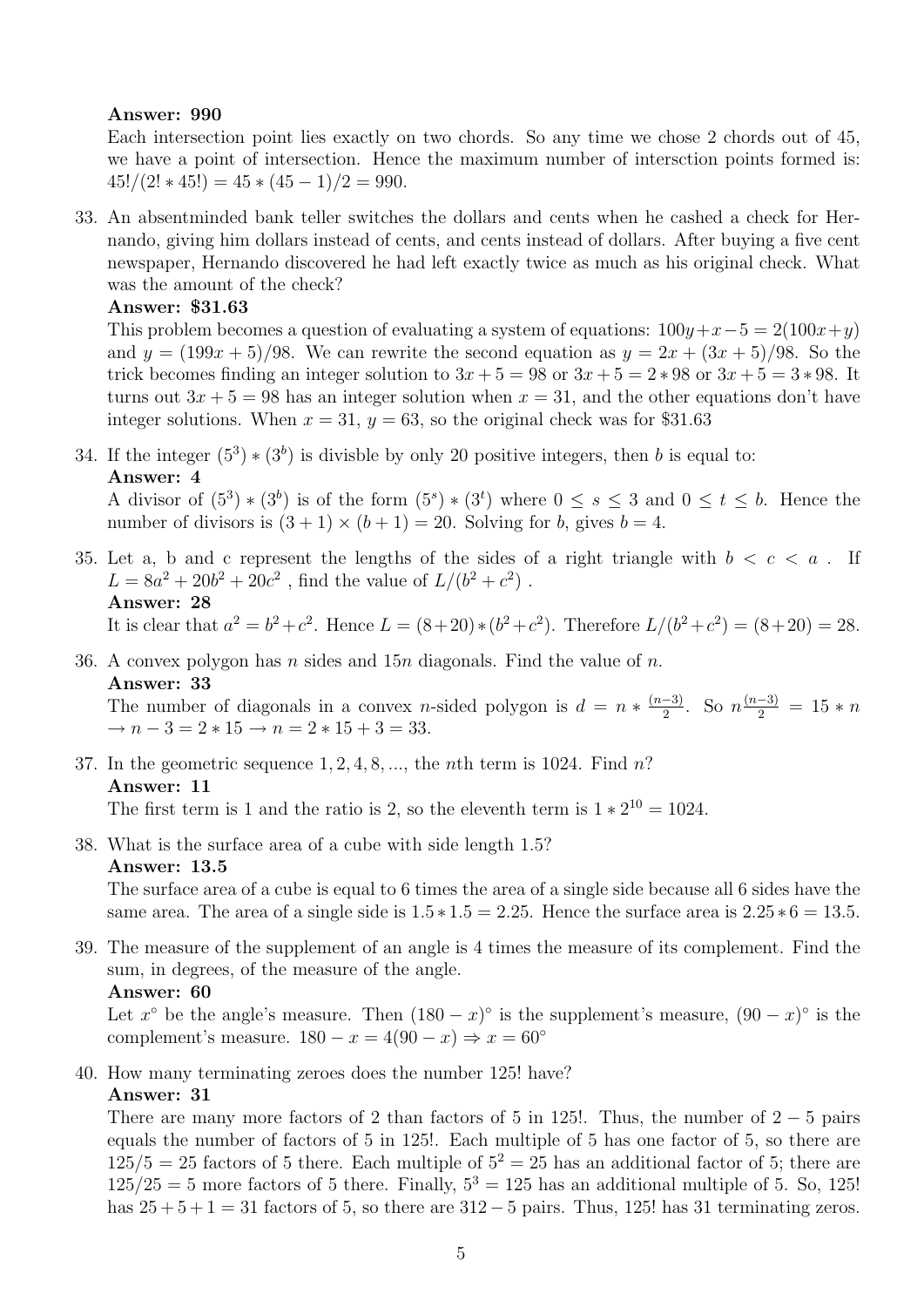- 41. Solve for  $x: \frac{1}{10^1} + \frac{1}{10^2} + \frac{1}{10^3} + \frac{1}{10^4} + \frac{1}{10^5} + \frac{1}{10^6} + \frac{1}{10^7} + \frac{1}{10^8} = \frac{x}{10}$  $rac{x}{10^8}$ . Answer: 11111111 Multiply both sides of  $\frac{1}{10^1} + \frac{1}{10^2} + \frac{1}{10^3} + \frac{1}{10^4} + \frac{1}{10^5} + \frac{1}{10^6} + \frac{1}{10^7} + \frac{1}{10^8} = \frac{x}{10^8}$  by 10<sup>8</sup> to obtain  $1 + 10^1 + 10^2 + 10^3 + 10^4 + 10^5 + 10^6 + 10^7 = x$ . Hence  $x = 11111111$
- 42. Consider a rectangle ABCD where  $AB = 6cm$ , and  $BC = 9$  cm. Let M be a point on the segment AB. In  $cm^2$ , what is the area of  $\triangle MCD$ ? Answer: 27  $\triangle MCD$  has height 9 cm and base 6 cm. Its area is thus  $\frac{9*6}{2} = 27$ .
- 43. What is the greatest number of right triangular sections, each with base = 3 inches and height  $= 5$  inches, that can be cut from a rectangular piece of paper measuring 55 inches by 21 inches? Answer: 154

Since we are cutting from a rectangular sheet of paper, the number of right triangular sections is twice the number of rectangles of sides 3 and 5. To find the greatest number of rectangles, one has to break up 55 inches into 11 pieces of 5 inches each and 21 inches in 7 pieces of 3 inches each. Hence the answer is  $2 \times (7 \times 11) = 154$  triangular sections.

44. When each side of a square is increased by 2 feet, the area is increased by 24 square feet. By how many feet does each side of the original square have to be decreased in order to decrease the area of the original square by 24 square feet?

## Answer: 4

Let x be the original side of the square. Then  $(x+2)^2 - x^2 = 24$  Solving for x yields  $x = 5$ . Let  $y > 0$  be the new side length. Then,  $5^2 - (y)^2 = 24$  so  $y = 1$  and the difference is  $5 - 1 = 4$ 

## 45. How many points, no three of which are collinear, determine 91 lines?

### Answer: 14

Since no three points are collinear, there is a unique line for every pair of points. Thus, letting x represent the number of points, we find:  $\binom{x}{2}$ 2  $= 91 \Rightarrow (x - 1) * \frac{x}{2} = 91 \Rightarrow x = 14.$ 

46.  $\frac{\sin 10 \cos 10 \tan 10 \cot 10 \sec 10 \csc 10}{\sin 20 \cos 20 \tan 20 \cot 20 \sec 20 \csc 20} = ?$ Answer: 1

 $\sin x \csc x = 1$ ,  $\cos x \sec x = 1$ , and  $\tan x \cot x = 1$ , so  $\frac{\sin 10 \cos 10 \tan 10 \cot 10 \sec 10 \csc 10}{\sin 20 \cos 20 \tan 20 \cot 20 \sec 20 \csc 20} = 1$ .

- 47. In the coordinate plane, the graph of the function f is the point  $(3, -4)$ . What is the distance between the graph of f and the graph of its inverse,  $f^{-1}$ ? Answer:  $7\sqrt{2}$ The graph of  $f^{-1}$  consists of the single point  $(-4, 3)$ . Hence the distance between the points (3, –4) and (–4, 3) is  $\sqrt{(-4-3)^2 + (3-(-4)^2)} = \sqrt{98} = 7\sqrt{2}$
- 48. A sequence of number  $a_1, a_2, a_3, a_4, \ldots$  is defined by  $a_1 = 7, a_2 = -6$  and  $a_n = a_{n-1} a_{n-2}$ . What is the sum of the first 1587 terms of the sequence?

### Answer: -12

The sequence repeats itself every 6 terms:  $a_1 = 7, a_2 = -6, a_3 = -6 - 7 = -13, a_4 = -13 (-6) = -7, a_5 = -7-(-13) = 6, a_6 = 6-(-7) = 13, a_7 = 13-6 = 7$ , etc. The sum returns every 6 terms:  $s(n+6) = s(n) + 7 - 6 - 13 - 7 + 6 + 13 = s(n)$ .  $s(1587) = s(1581) = ... = s(3) = -12$ .

49.  $f(x) = x^2 + x + 11$ . x is chosen from  $\{1, 2, ..., 9\}$ . What is the probability that  $f(x)$  is prime? Answer: 1 or 100%

 $f(x)$  is in  $\{13, 17, 23, 31, 41, 53, 67, 83, 101\}$ . Each term is prime, so the probability is  $\frac{9}{9} = 1$ .